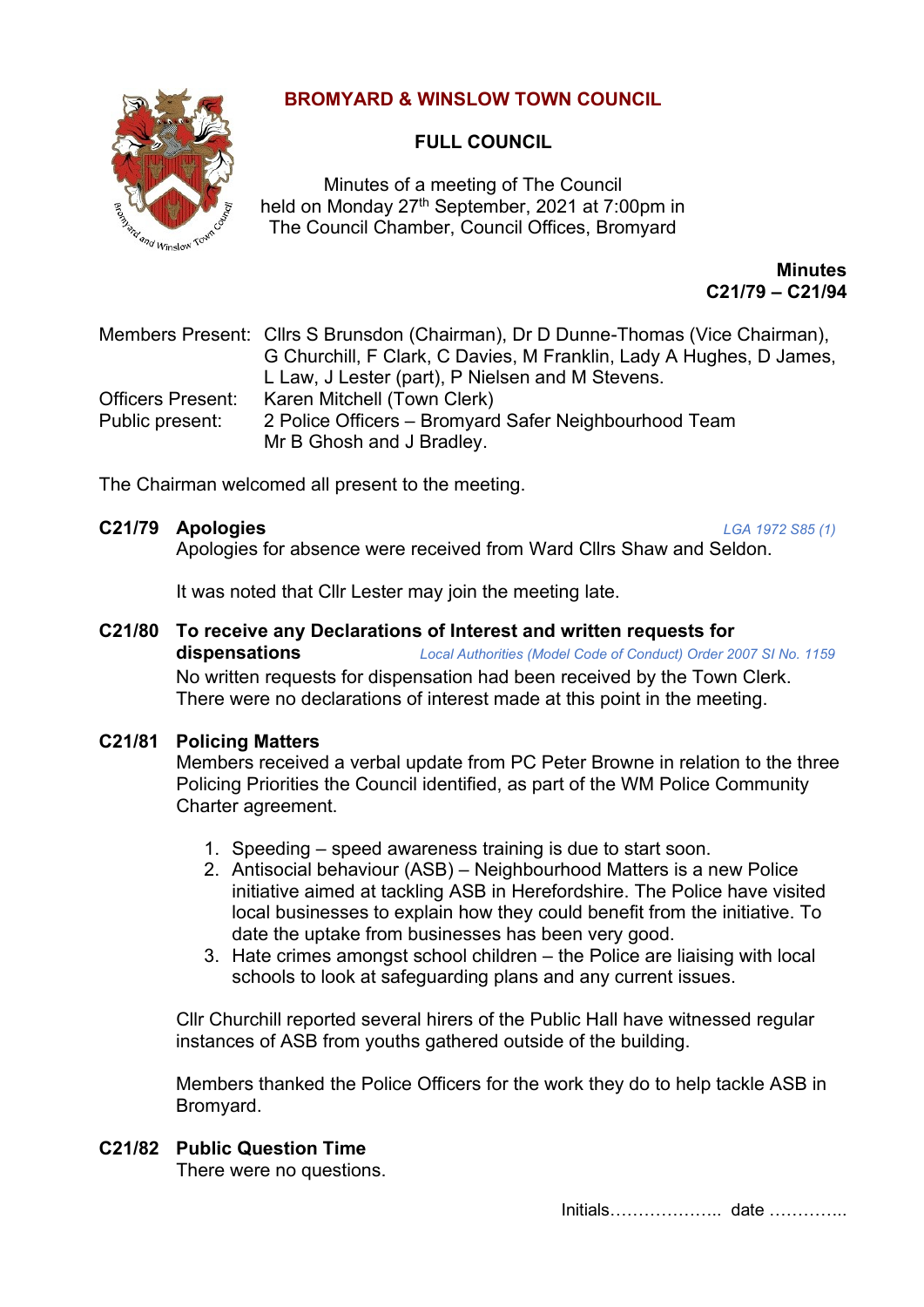# **C21/83 Chairman's Report**

Cllr Brunsdon gave her report:

Events recently attended/ to be attended: -

- Meeting with Paul Walker (Herefordshire Council's new CEO).
- Attended Dying 2 Drive initiative at Leominster Police Station.
- Attended Bromyard Trefoil Guild County Afternoon and AGM.
- Opened the Kemson Players fete.
- Opened the Stoke Lacy fete.
- Attended a service to mark the Centenary of the Royal British Legion and the 81st Anniversary of the Battle of Britain.
- Met with Nick Wormald who is raising money for Maggs Day Centre in the 100 Challenge.
- Opened the new Foot Clinic in Bromyard.
- Attended the Conquest Theatre fundraising auction.
- Attended the Macmillan Coffee Morning.
- Attended a Thanksgiving Memorial Service in remembrance of Covid victims.
- The Mayor continues to work with the Bromyard Town Development Group.

# **C21/84 Town Clerk's Report**

Members received the Town Clerk's report on matters completed and outstanding that may not appear on the agenda.

**IT WAS RESOLVED** to note the Clerk's report.

#### **C21/85 Ward Members reports**

- Cllr A Seldon Bromyard West ward
- Cllr N Shaw Bromyard Bringsty ward

**IT WAS RESOLVED** to note both ward reports which had been circulated to Members by email.

#### **C21/86 Welcome Back Fund and Great Places to Visit Fund**

The Town Council is invited by Herefordshire Council to apply for up to £110,000 of grant funding from the following funds:

**Welcome Back Fund** – potential grant of up to £20,000 to kickstart the return to highstreets as lockdown restrictions ease.

**Great Places to Visit Fund** – potential grant of up to £90,000 to enable shortterm economic, community wellbeing and organisational recovery.

The Chairman invited Mr Bob Ghosh of K4 Architects to make a short presentation to the Council on potential projects for Bromyard which could make the town more attractive to visitors and boost economic tourism.

Following the presentation Members discussed the projects which had been identified. Whilst some concern was raised about similar projects which had failed in the past, it was generally felt that investment in the town should be welcomed and that despite the outcome of previous schemes the Council should not be deterred from applying for the grants.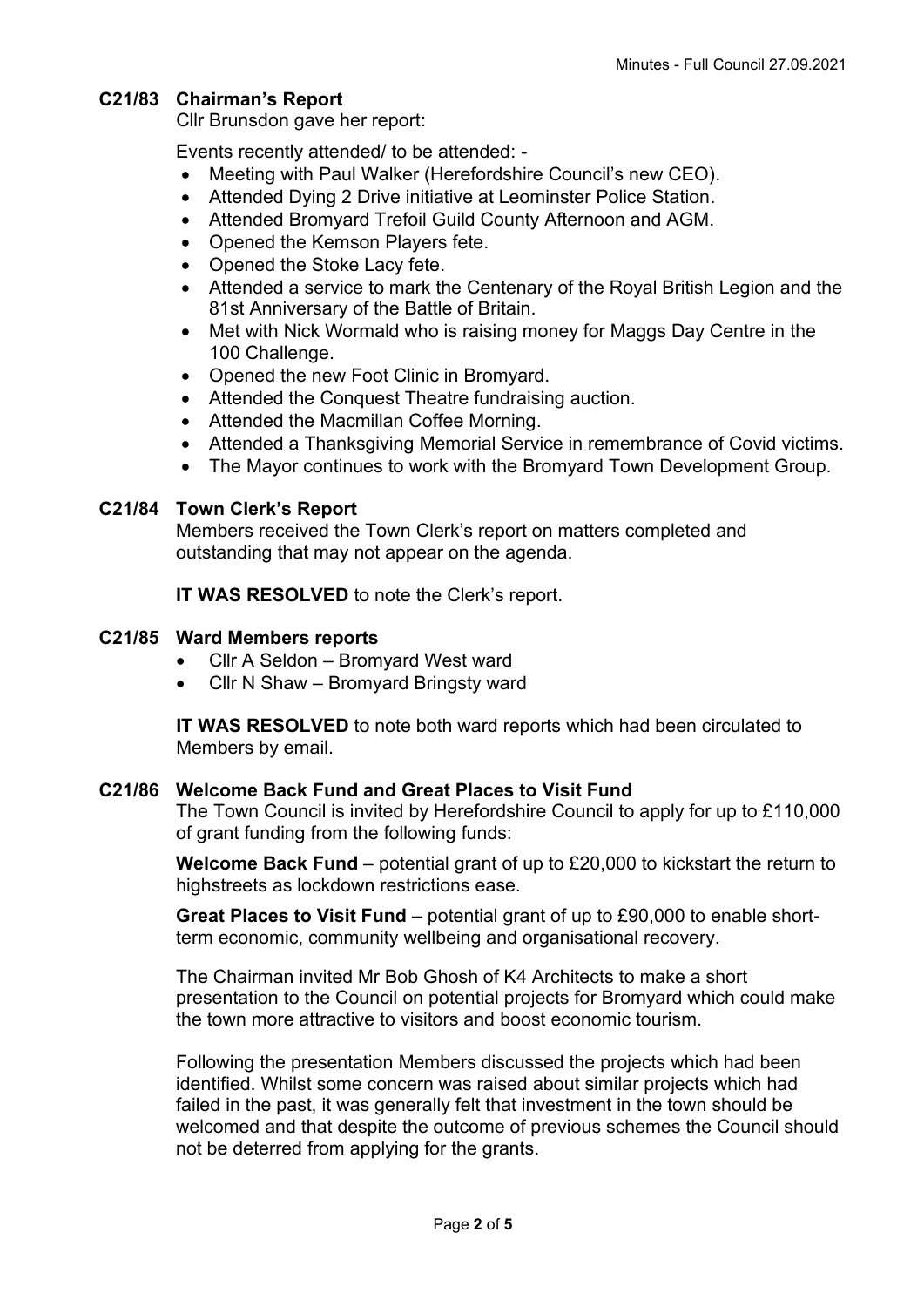*Cllr Lester joined the meeting at 8pm.*

**IT WAS RESOLVED** that an application be made to Herefordshire Council for both the Welcome Back Fund and Great Places to Visit Fund.

**It was further RESOLVED** that a budget of £5,000 from the grant funding will be allocated towards the appointment of a Project Manager.

Members expressed their thanks to Mr Ghosh and Ms Bradley for the presentation and for the preparation of the proposal, which was completed voluntarily, on behalf of the town.

# **C21/87 Exclusion of members of the Public and Press** *LGA 1972 ss 101, 102*

To agree any items to be dealt with after the public (including the press) have been excluded as publicity would prejudice the public interest by reason of the confidential nature of the business to be transacted.

**IT WAS RESOLVED** that agenda Item C21/94 be considered in private session in order to consider competitive quotations for the supply of new ticket machines in the Rowberry Street and Tenbury Road car parks.

# **C21/88 Full Council Minutes** *LGA 1972 Sch 12 para 41(1)*

To confirm as a correct record and sign the Minutes of the Full Council meeting held on  $26<sup>th</sup>$  July, 2021.

**IT WAS RESOLVED** that the Minutes of Full Council meeting held on 26<sup>th</sup> July, 2021 be confirmed as a correct record and signed by the Chairman.

# **C21/89 Committee Minutes**

#### **1. Planning & Economic Development Committee**

- 1.1 **IT WAS RESOLVED** to receive and note the Minutes of the Planning & Economic Development Committee meeting held on 2<sup>nd</sup> August 2021.
- 1.2 **IT WAS RESOLVED** to receive and note the Minutes of the Planning & Economic Development Committee meeting held on 6<sup>th</sup> September 2021.

# **2. Finance & Properties Committee**

- 2.1 **IT WAS RESOLVED** to receive and note the Minutes of the Finance & Properties Committee meeting held on 9th August, 2021.
- 2.2 **IT WAS RESOLVED** to receive and note the Minutes of the Finance & Properties Committee meeting held on 13<sup>th</sup> September 2021.
- 2.3 Consideration of Finance & Properties Committee recommendation:

#### **F21/47 – Budget 2021/22**

**IT WAS RESOLVED** that all surplus funds from the 2020/21 budget be carried forward to corresponding budget lines for 2021/22.

Initials……………….. date …………..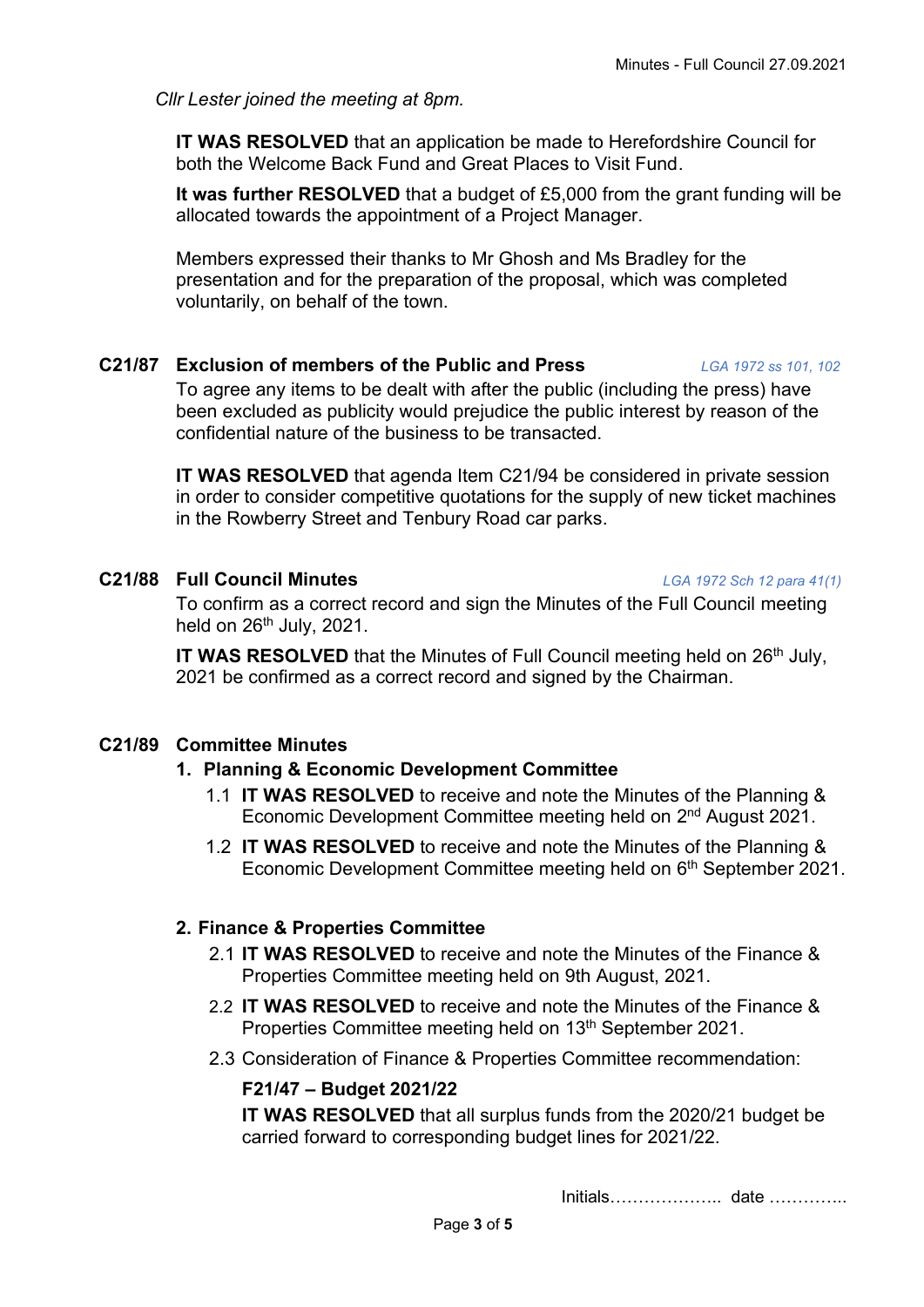### **3. Burial Committee**

- 3.1 **IT WAS RESOLVED** to receive and note the Minutes of the Burial Committee meeting held on 20<sup>th</sup> September 2021.
- 3.2 Consideration of Burial Committee recommendation:

# **B21/16 – Unmarked Graves**

Following discussion, **IT WAS RESOLVED** to allocate a budget of £5,000 for the workhouse memorial from Burial Earmarked Reserves.

# **4. Staffing Committee**

- 4.1 **IT WAS RESOLVED** to receive and note the Minutes of the Staffing Committee meeting held on 28<sup>th</sup> July, 2021.
- 4.2 **IT WAS RESOLVED** to receive and note the Minutes of the Staffing Committee meeting held on 1<sup>st</sup> September 2021.
- 4.3 **IT WAS RESOLVED** to receive and note the Minutes of the Staffing Committee meeting held on 22nd September 2021.

# **C21/90 External Audit 2020/21**

Members noted that the External Auditors, PKF Littlejohn LLP have completed the review of the Annual Governance & Accountability Return (AGAR) for the year ended 31<sup>st</sup> March 2021 and have issued the External Auditor Report and Certificate.

The Auditor's final report certifies that:

*On the basis of our review of Sections 1 and 2 of the Annual Governance and Accountability Return (AGAR), in our opinion the information in of Sections 1 and 2 of the Annual Governance and Accountability Return (AGAR) is in accordance with Proper Practices and no other matters have come to our attention giving cause for concern that relevant legislation and regulatory requirements have not been met.*

#### **C21/91 Defibrillators**

Members considered taking on responsibility for the Defibrillators in the town.

Cllr Churchill confirmed that most defibrillators in the town are no longer fully operational and that they are not being maintained.

Cllr Clark suggested that an audit is required to assess the status of each defibrillator and whether they require new equipment or maintenance.

**IT WAS RESOLVED** that Cllr Clark undertake an audit of the town's defibrillators and report his findings to the next meeting of the Finance Committee on 11<sup>th</sup> October.

Initials……………….. date …………..